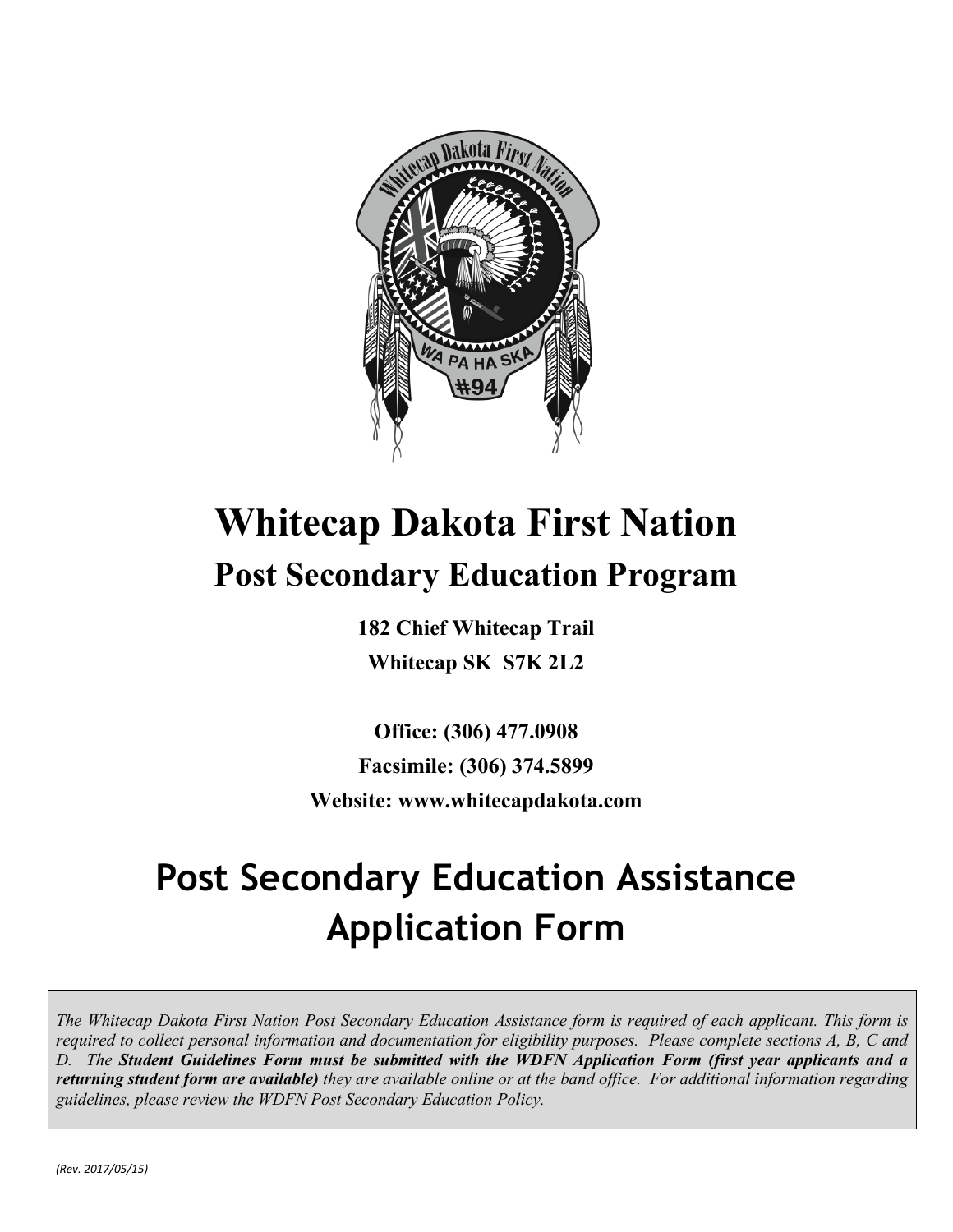#### **PART A** *– Personal Data*

- 1. Applicant must be of member of the Whitecap Dakota First Nation and have a status number.
- 2. Applicant must complete the Student Guidelines Form and submit all required documents.
- 3. All documents be must fully completed and received by the following deadline dates:
	- a. **MAY 15** Fall Programs
	- b. **SEPTEMBER 30** Winter Programs
	- c. **MARCH 31** Intersession Programs
	- d. **APRIL 30** Summer Programs
- 4. All applications will be treated fairly and according to the WDFN Post Secondary Education Policy.

| Last Name:                                                                                                |                              | Middle Initial:<br>First Name: |              |            |                      |                                                                         |
|-----------------------------------------------------------------------------------------------------------|------------------------------|--------------------------------|--------------|------------|----------------------|-------------------------------------------------------------------------|
| <b>Status Number:</b>                                                                                     |                              | Social Insurance Number:       |              |            | Date of Birth:       |                                                                         |
|                                                                                                           |                              |                                |              |            |                      | $\frac{1}{\sqrt{2\pi}}$ $\frac{1}{\sqrt{2\pi}}$ $\frac{1}{\sqrt{2\pi}}$ |
| Residency:                                                                                                |                              | Marital Status:                |              |            |                      | (mm/dd/year)                                                            |
| $\Box$ On Reserve $\Box$ Off Reserve $\Box$ Out of Province<br>$\Box$ Single<br>□ Married<br>□ Common Law |                              |                                |              |            | $\Box$ Single Parent |                                                                         |
| <b>Current Address:</b>                                                                                   |                              |                                | Postal Code: |            |                      | Mobility Number:                                                        |
| Permanent Mailing Address:                                                                                |                              |                                | Postal Code: |            |                      | Home Number:                                                            |
| Email Address:                                                                                            |                              |                                |              |            |                      |                                                                         |
| Next of Kin:                                                                                              | Address:                     |                                |              | Telephone: |                      |                                                                         |
| Spouses Name:                                                                                             |                              | Spouse's Place of Employment:  |              |            | Telephone:           |                                                                         |
| List dependents, ages and residency:                                                                      |                              |                                |              |            |                      |                                                                         |
| Name                                                                                                      | Does he/she reside with you? | $Y(Yes)$ or $N(No)$            | Age          | DOB        |                      | Health Number                                                           |
| 1.                                                                                                        |                              |                                |              |            |                      |                                                                         |
| 2.                                                                                                        |                              |                                |              |            |                      |                                                                         |
| 3.                                                                                                        |                              |                                |              |            |                      |                                                                         |
| 4.                                                                                                        |                              |                                |              |            |                      |                                                                         |
| 5.                                                                                                        |                              |                                |              |            |                      |                                                                         |
| 6.                                                                                                        |                              |                                |              |            |                      |                                                                         |
| Other:                                                                                                    |                              |                                |              |            |                      |                                                                         |
|                                                                                                           |                              |                                |              |            |                      |                                                                         |
|                                                                                                           |                              |                                |              |            |                      |                                                                         |
|                                                                                                           |                              |                                |              |            |                      |                                                                         |
|                                                                                                           |                              |                                |              |            |                      |                                                                         |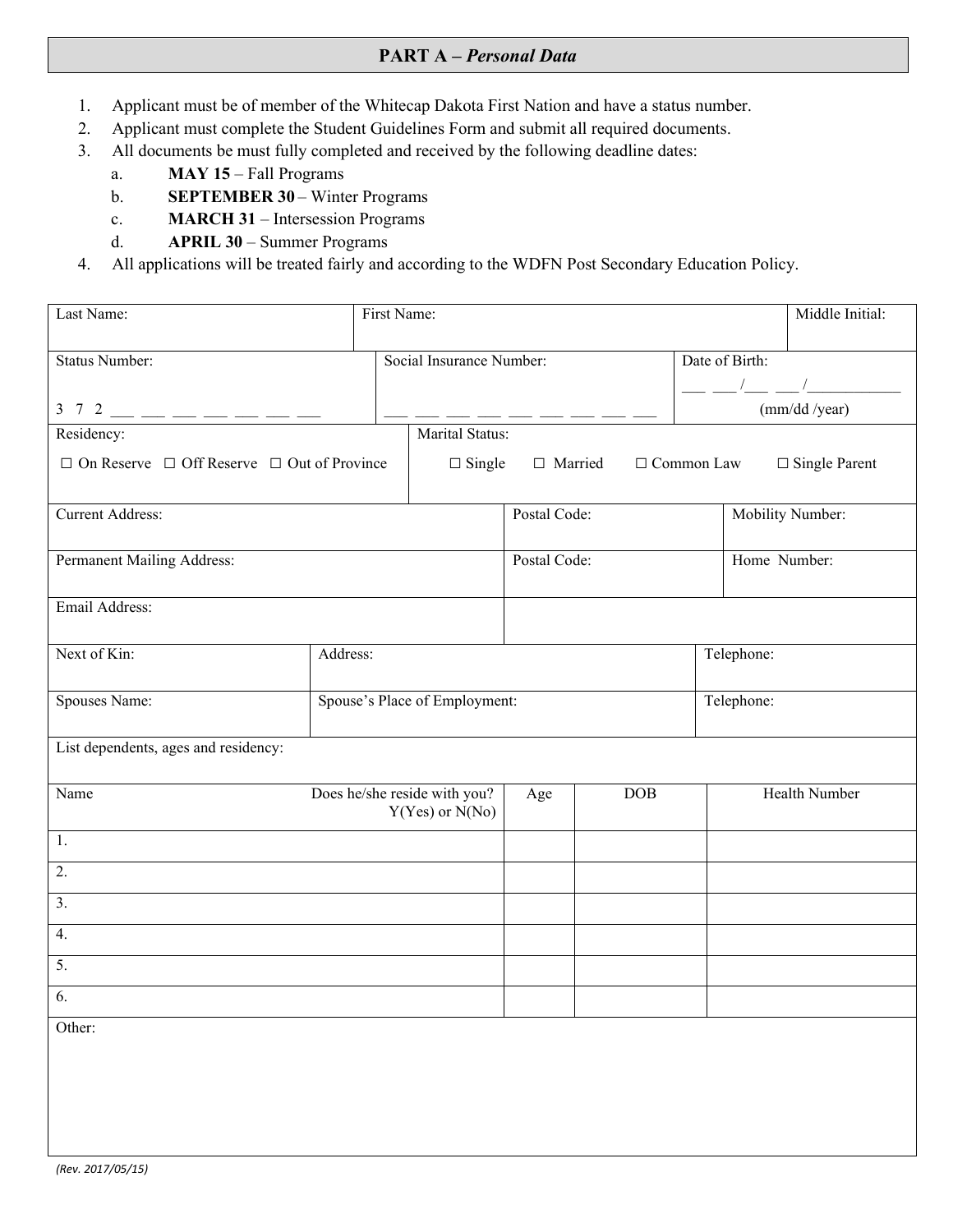#### **PART B** *– Previous Education and Training*

- 1. Living assistance is provided to applicants based on the WDFN Post Secondary Education Policy and Post Secondary Education Budget.
- 2. Tuition, book allowance and other listed compulsory supplies are provided to applicants based on the WDFN Post Secondary Education Policy and the Post Secondary Education Budget.
- 3. Full Time students are applicants who are enrolled in 24 credit unit courses or 4 institution credit based courses who may receive either the living assistance or tuition assistance or both.
- 4. Part Time students are applicants who are enrolled in 24 or less credit unit courses and are only eligible to receive tuition assistance.

| <b>Institution:</b> | <b>Name of Institution:</b> | <b>Location:</b> | Diploma, Degree<br>completed/received | <b>Start and Completion</b><br><b>Program Dates:</b> |  |
|---------------------|-----------------------------|------------------|---------------------------------------|------------------------------------------------------|--|
| Grade 12            |                             |                  |                                       |                                                      |  |
| High School         |                             |                  |                                       |                                                      |  |
| Technical Institute |                             |                  |                                       |                                                      |  |
|                     |                             |                  |                                       |                                                      |  |
| College             |                             |                  |                                       |                                                      |  |
|                     |                             |                  |                                       |                                                      |  |
| University          |                             |                  |                                       |                                                      |  |
|                     |                             |                  |                                       |                                                      |  |
| Other (specify)     |                             |                  |                                       |                                                      |  |
|                     |                             |                  |                                       |                                                      |  |
|                     |                             |                  |                                       |                                                      |  |
|                     |                             |                  |                                       |                                                      |  |

### **PART C** *– Type of Program*

#### *Select type of Institution and Assistance (check one)*

1. | Level I – Accredited Community College Diploma Program, minimum 24 month duration;

- 2.  $\parallel$  Level II Accredited Undergraduate Degree Program, 3 or 4 year duration
- 3. Level III Accredited Masters or Doctoral Programs, 2 year duration.

| <b>Institution and Program Data</b>                  |                        |                          |                                 |                       |
|------------------------------------------------------|------------------------|--------------------------|---------------------------------|-----------------------|
| $\Box$ Preparation Course $\Box$ Technical Institute |                        | $\Box$ Community College | $\Box$ University Bachelor      | $\Box$ Masters Degree |
| $\Box$ University Ph. D                              | $\Box$ Other (explain) |                          |                                 |                       |
| <b>Student Enrolment Status</b>                      |                        | <b>Start Date:</b>       | <b>Completion Date:</b>         |                       |
| $\Box$ Part Time                                     | $\Box$ Fall Session    | $\Box$ Winter Session    | <b>YYYY</b><br><b>MM</b><br>DD. | DD<br>YYYY<br>MМ      |
| Full Time<br>п                                       | $\Box$ Intersession    | $\Box$ Summer Session    |                                 |                       |